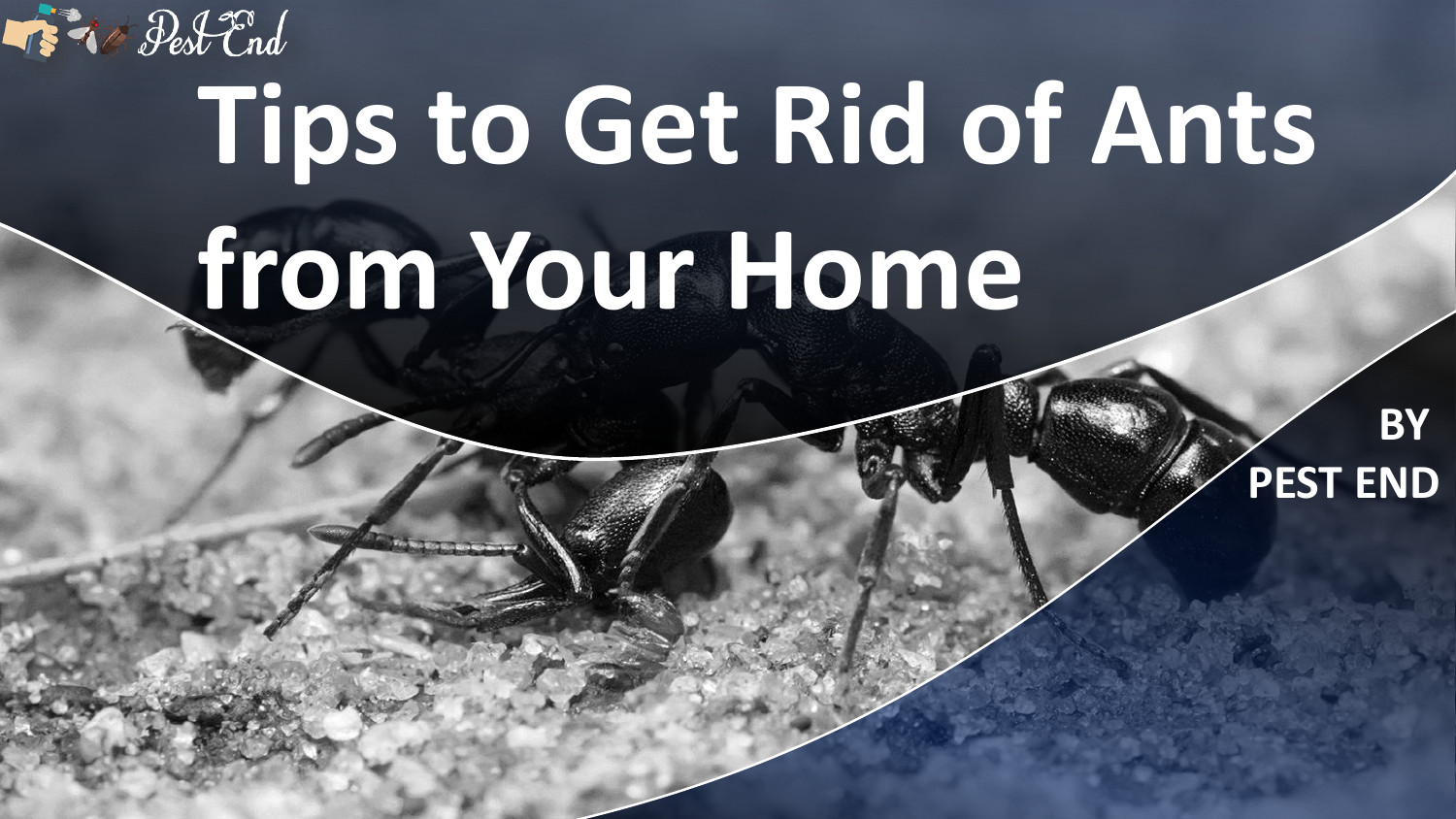

The first thing that every homemaker should follow without fail is to maintain a good sanitation practice at home. The kitchen should be clean and less attractive to ants. Not only the kitchen platform but the crumbs, spills, and garbage should be kept clean. It is better to use zip-top bags to store food like sweets. Properly seal the jars with a lid when you keep honey or sweet items.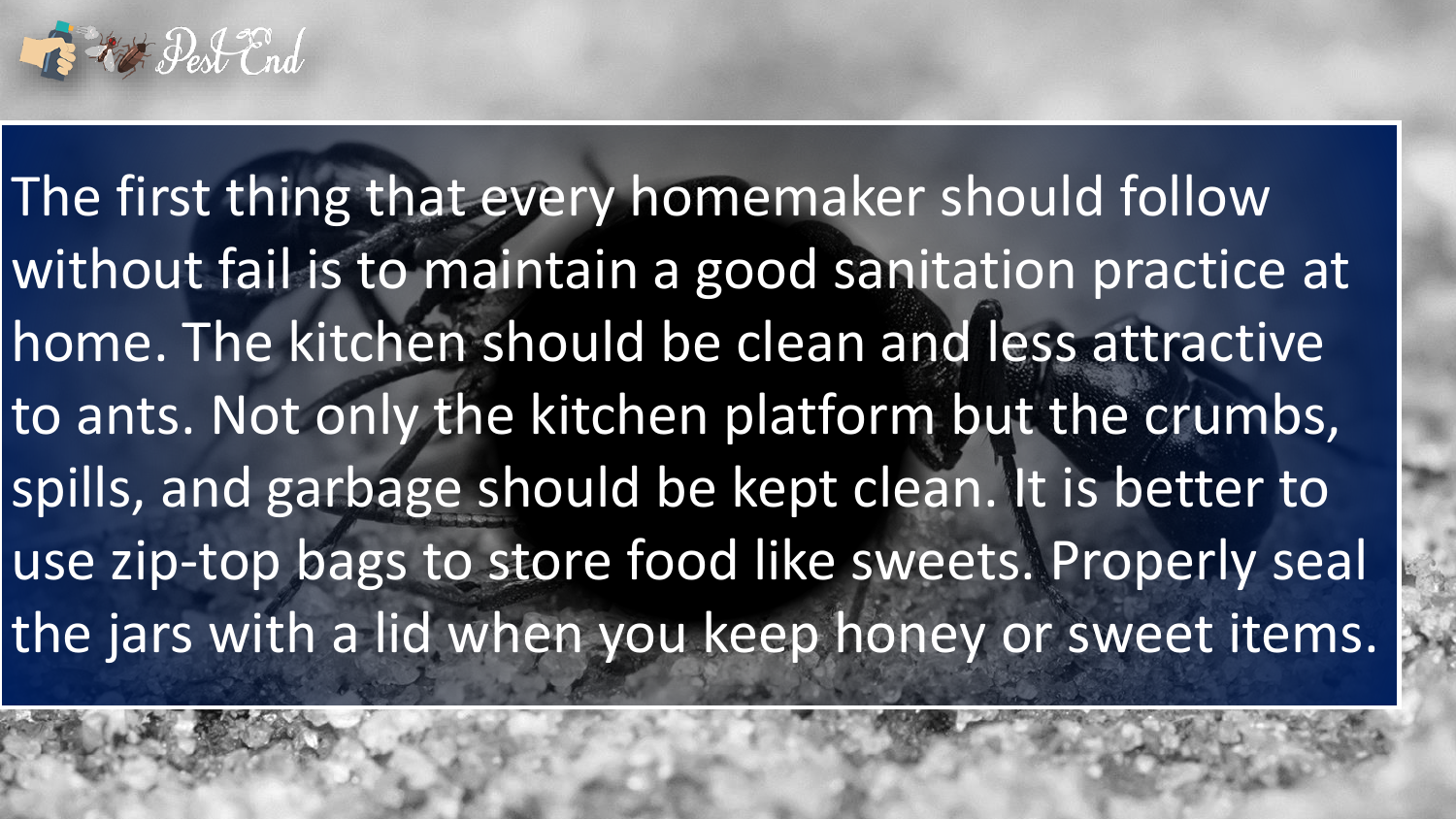

Homemakers can follow the manual tip to spray vinegar near baseboards, on kitchen countertops and in any cracks. This discourages ants to come. Repeating the process for a number of times in a day will definitely help you.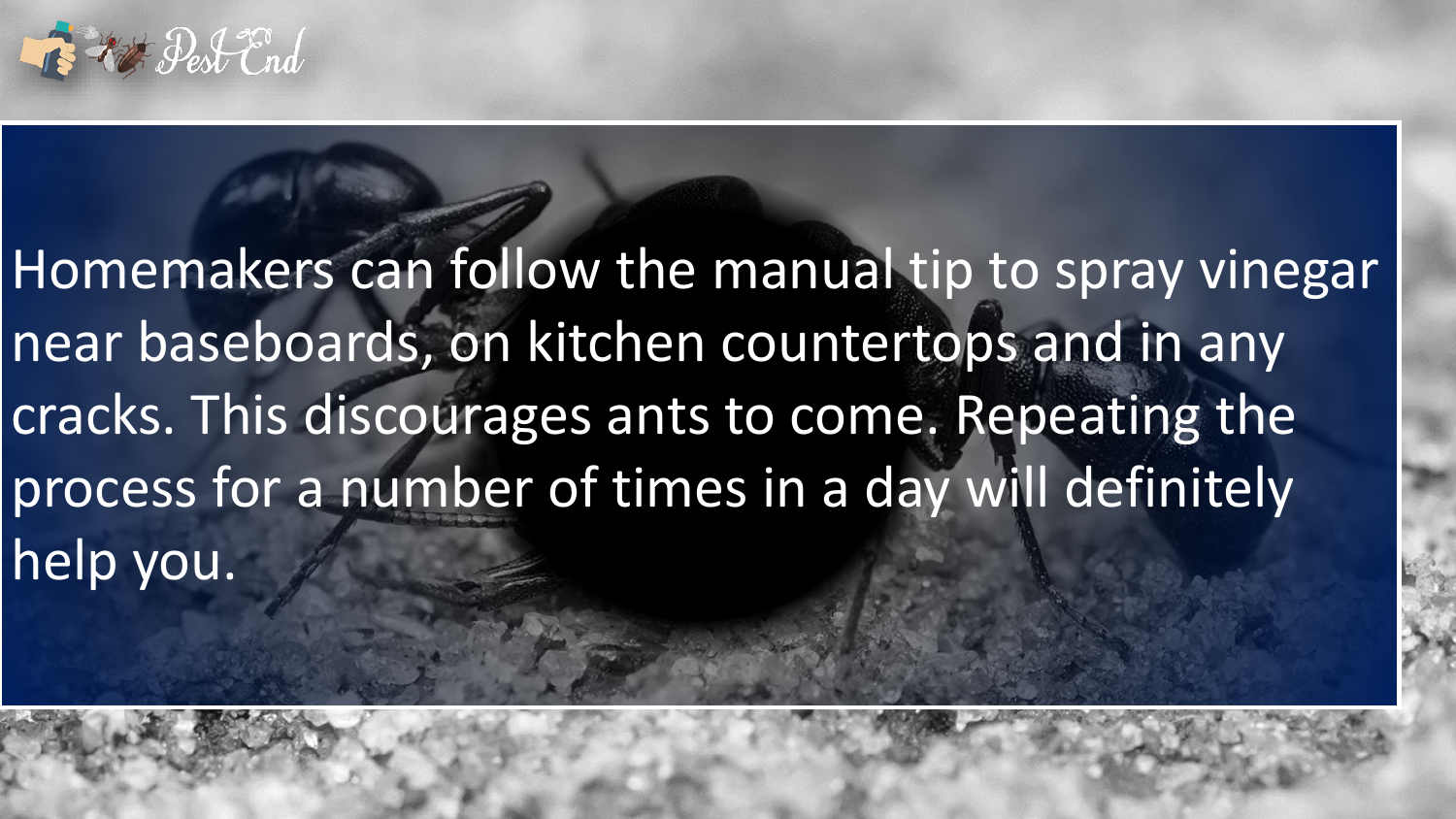

# **To Treat Ant Problems you Can Follow Some More Home Remedies Like:**

**Protein and Grease Solution**

#### **Peppermint Remedy**

### **Cinnamon Tips:**

**The Baby Powder Option**

**Use of Vaseline**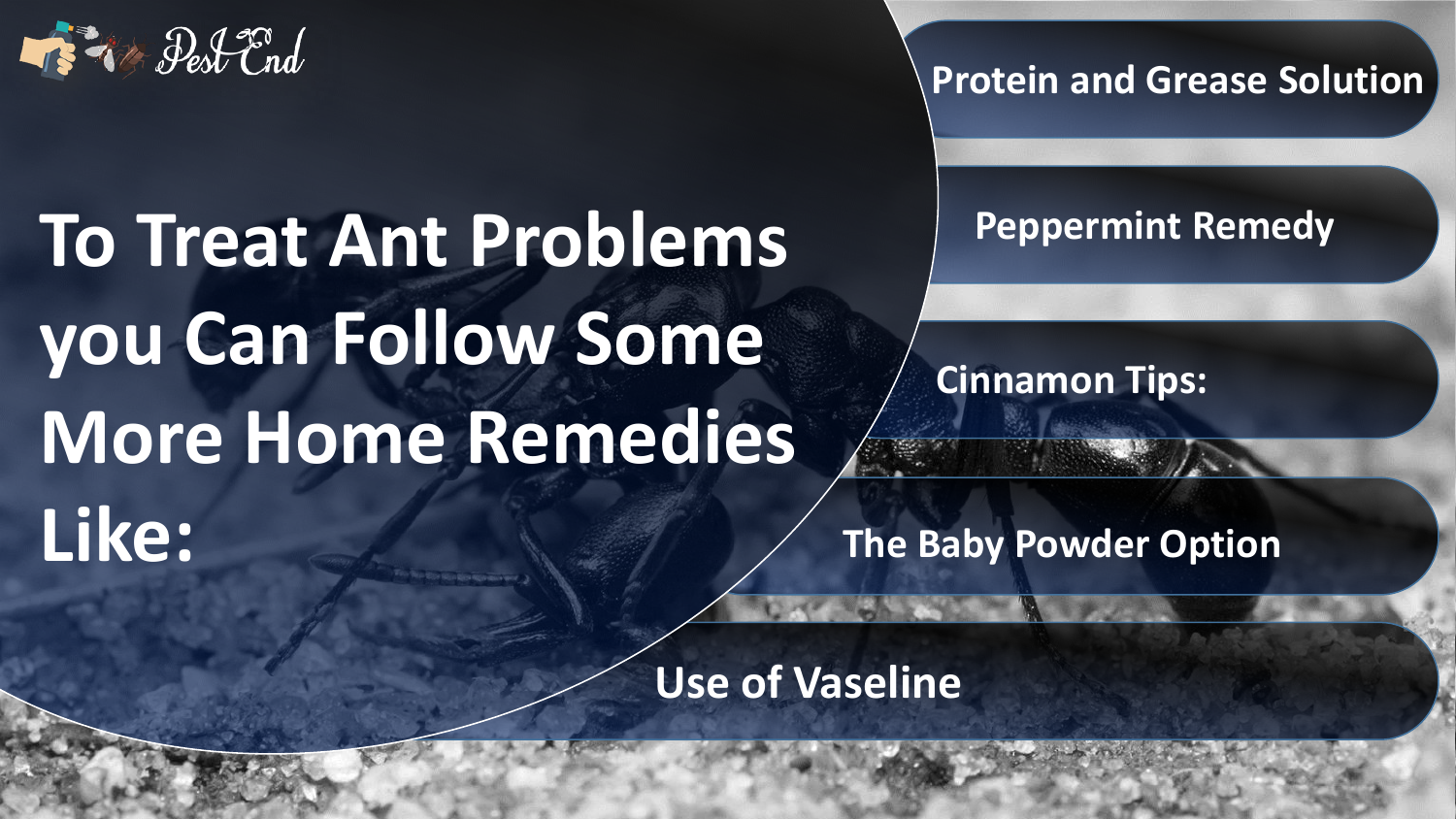

Protein and grease stuff attracts ants. A mixture of peanut butter with a spoon of sugar accompanied with 1 teaspoon of borax can be useful to remove ant infestation.

#### **Protein and Grease Solution**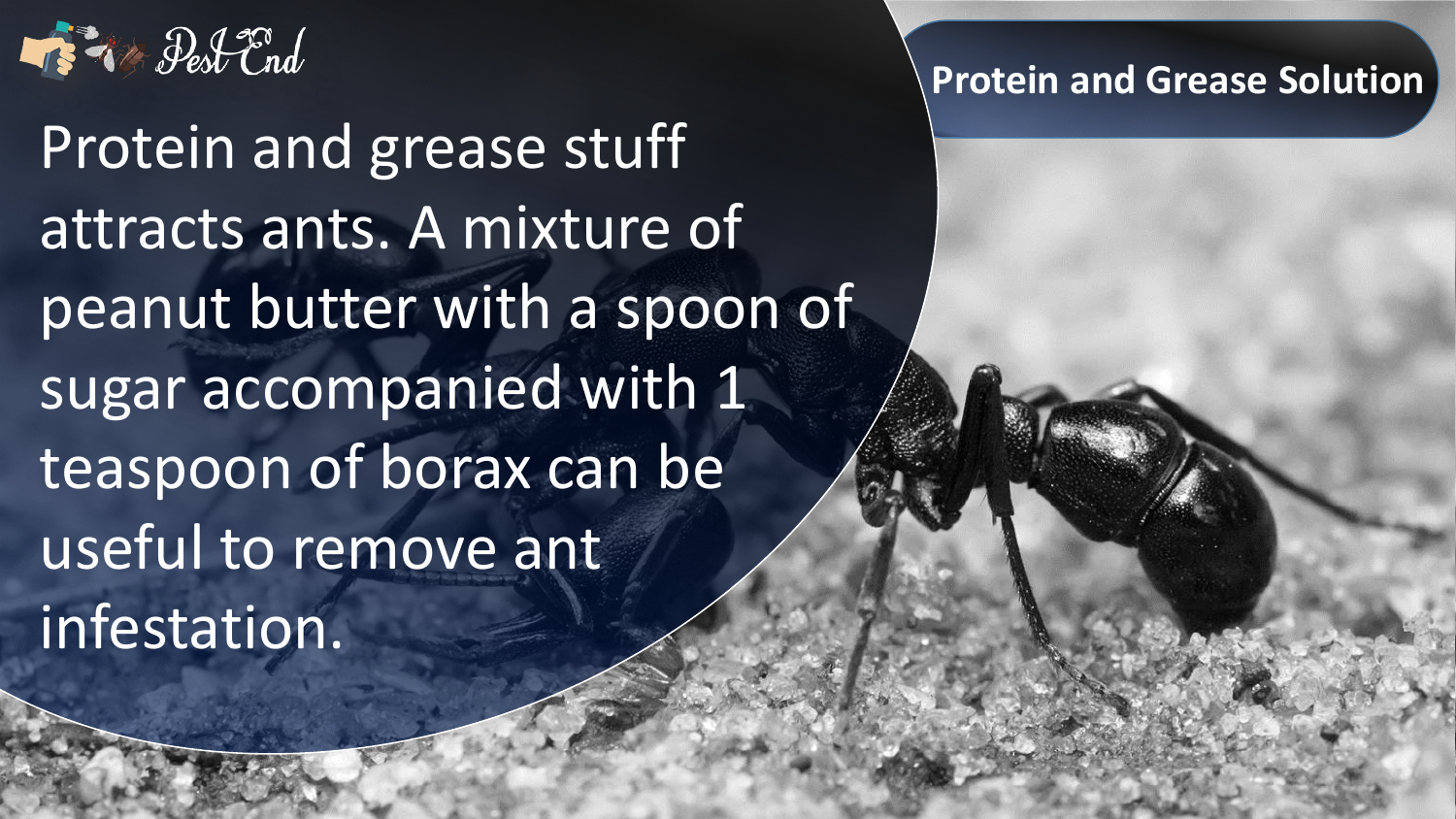

Putting a few drops of peppermint oil on a cotton ball and keeping them in the places where the ants crawl around can be done but quick.

#### **Peppermint Remedy**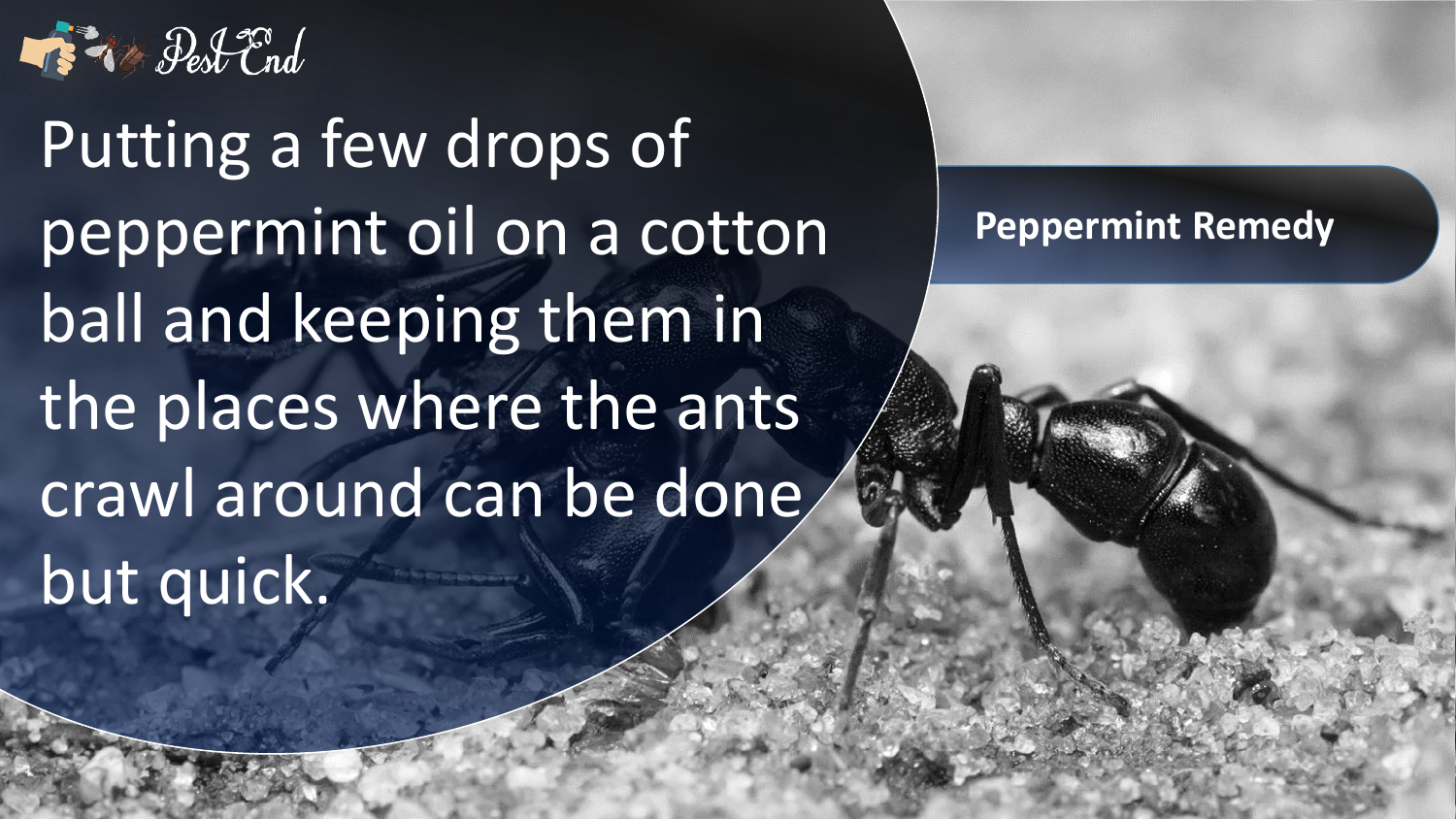

# Cinnamon can be sprinkled to discourage ants entry.

**Cinnamon Tips:**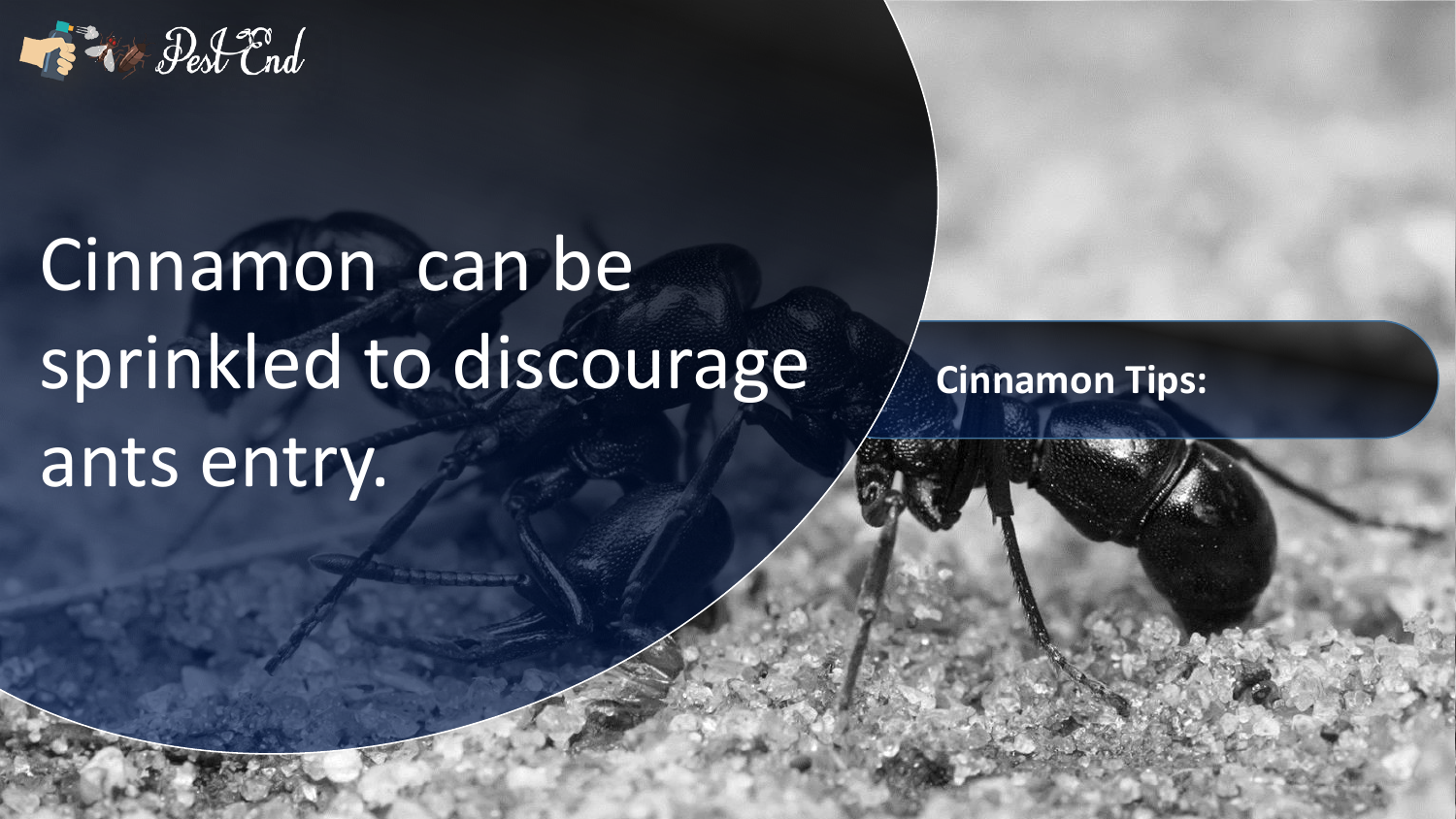

Often baby powder can be sprinkled around the perimeter of the house and the entry points.. The Baby Powder Option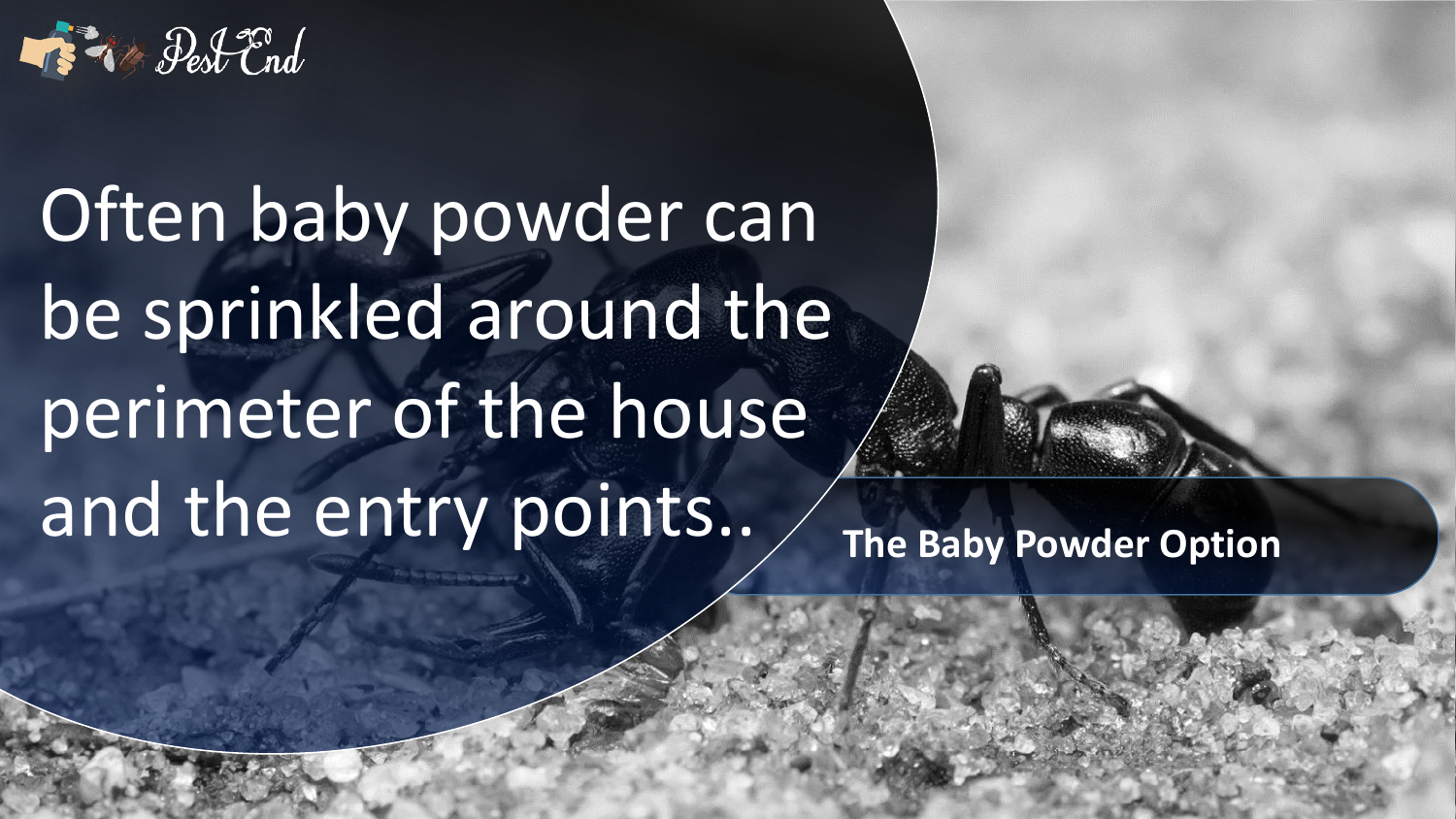

## Rubbing Vaseline, near the areas also works on a few ants.

**Use of Vaseline**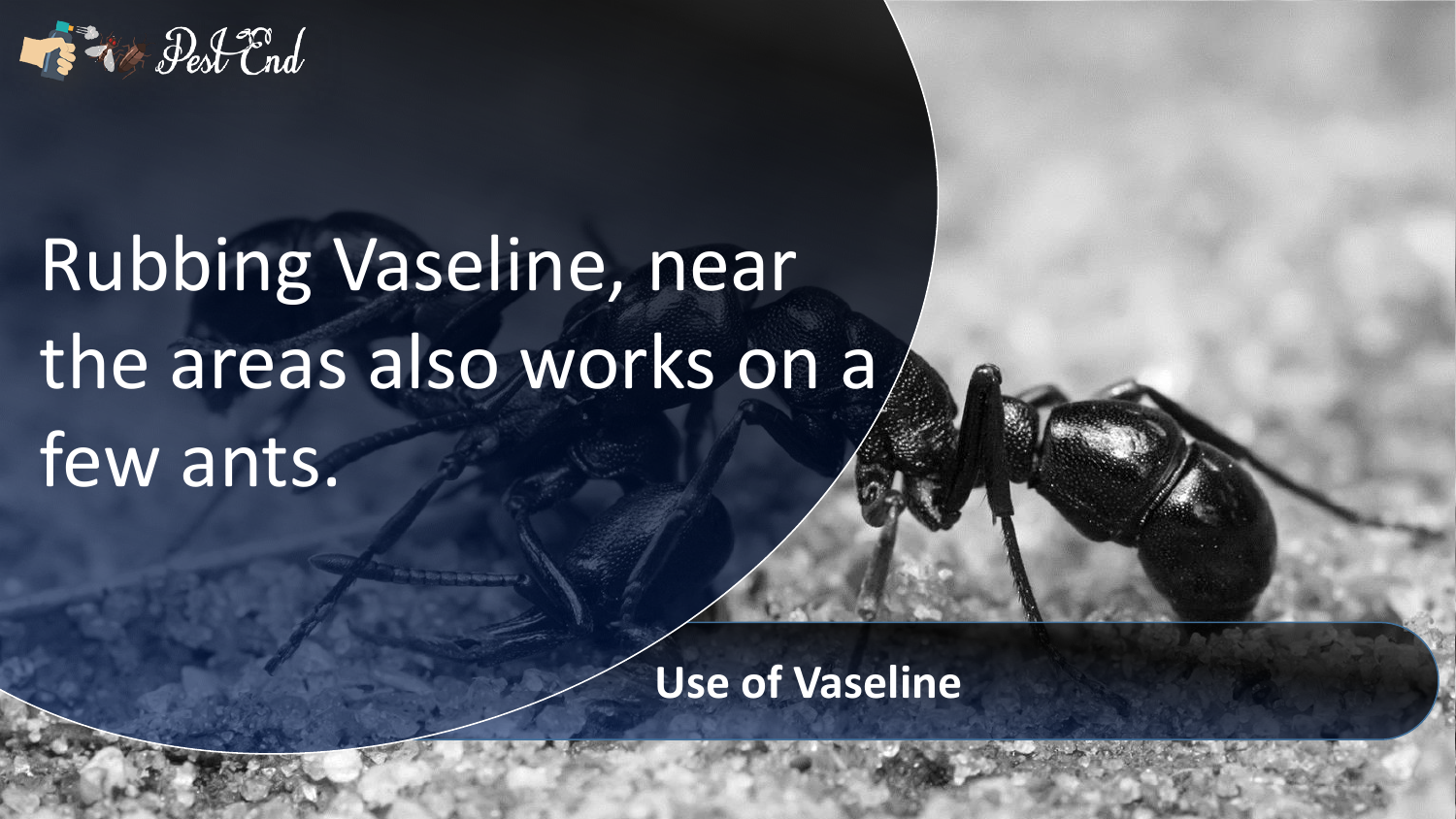

## Ant problem is every home problem now a day. To get rid of the most rigid issue is quite difficult. Truly speaking, this is the environmental problem of the recent world which needs a root solution.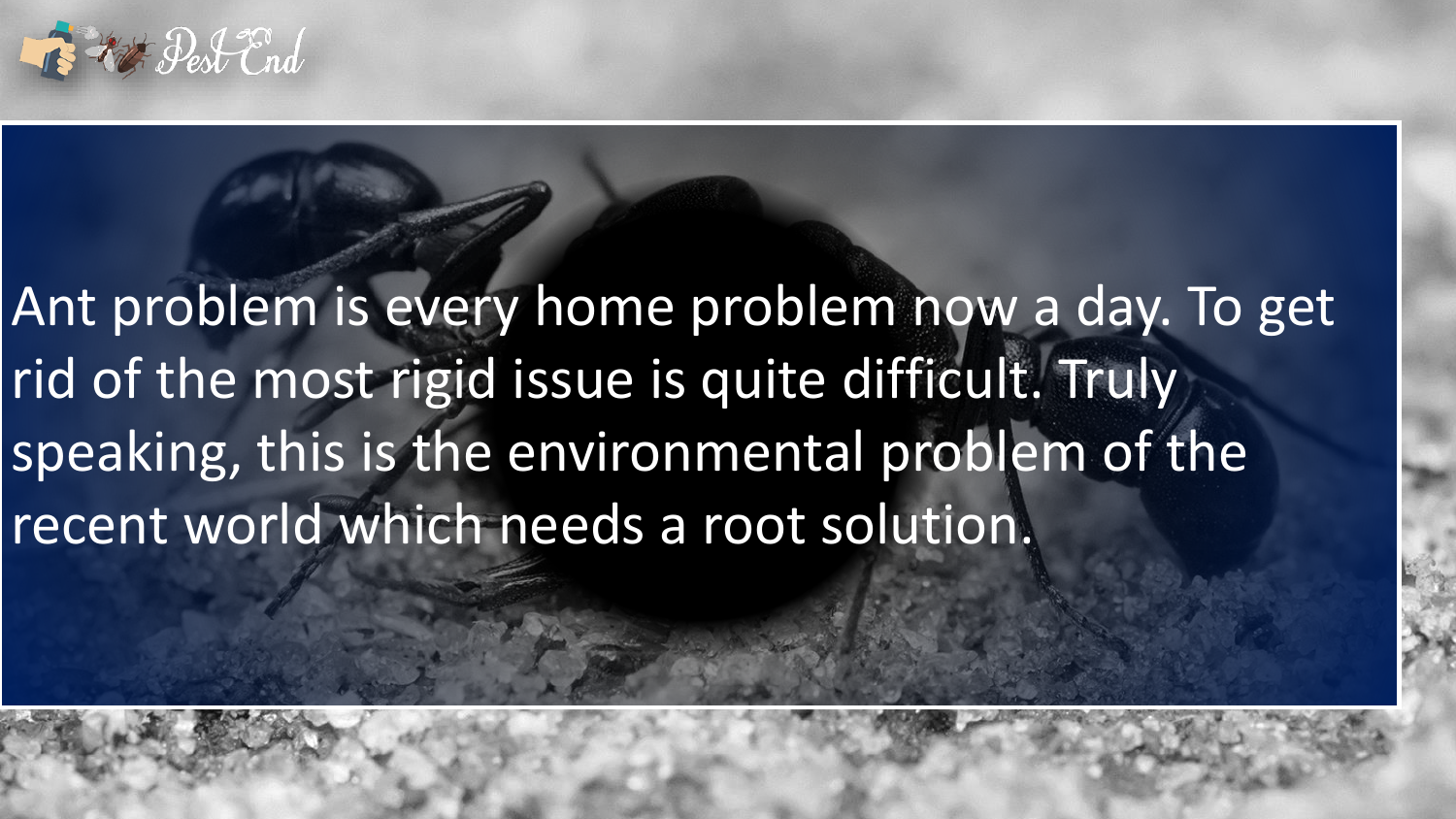

## Do not panic if you face the same problem. Go for the professional **[Ants Pest Control Service](http://pestend.com.au/pest-control-melbourne)** today. They know how to deal with the menace. The manual solution and tips though important but are not a permanent solution to the issue.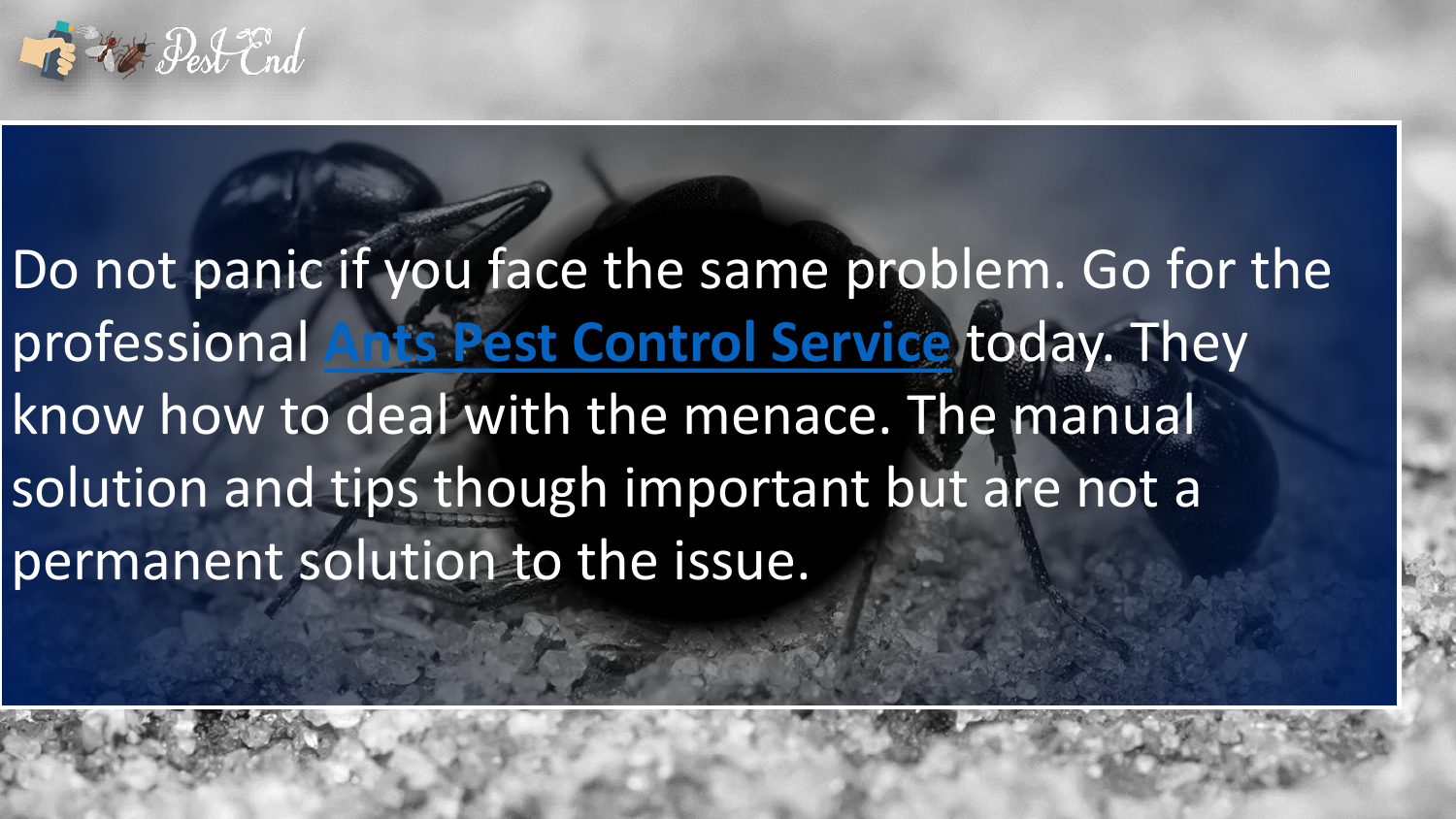

## Go for a Commercial Pest Control Service. They use less pesticide and use eco-environment friendly pest control method and product to remove the infestation.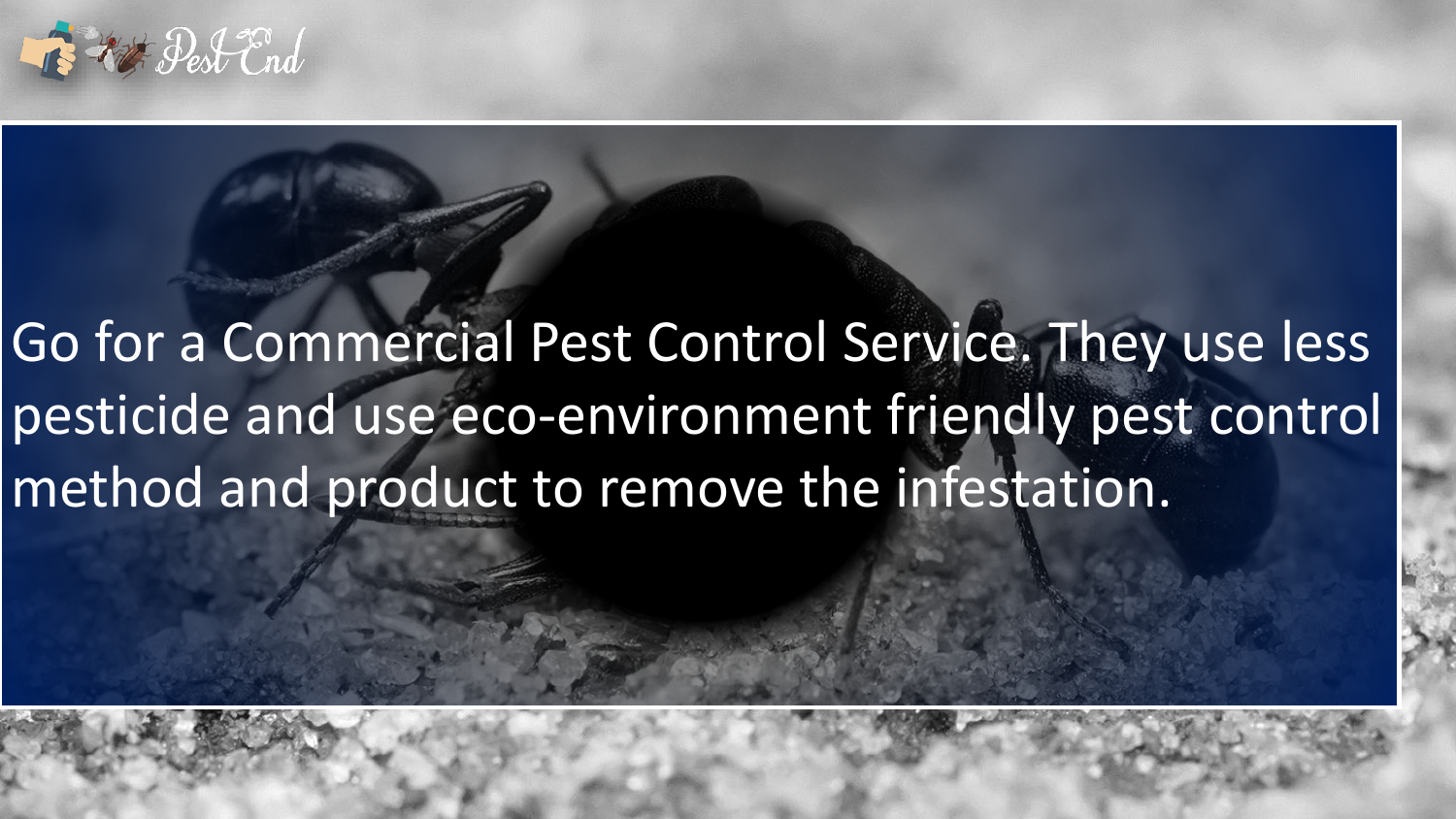

**Hire** our good pest control service to eliminate the pest infestation from the root. Just pick your phone and book **[Pest End](http://pestend.com.au/)** for your requirement. Our trained skilled guys will take care of everything to make you free from the mess.